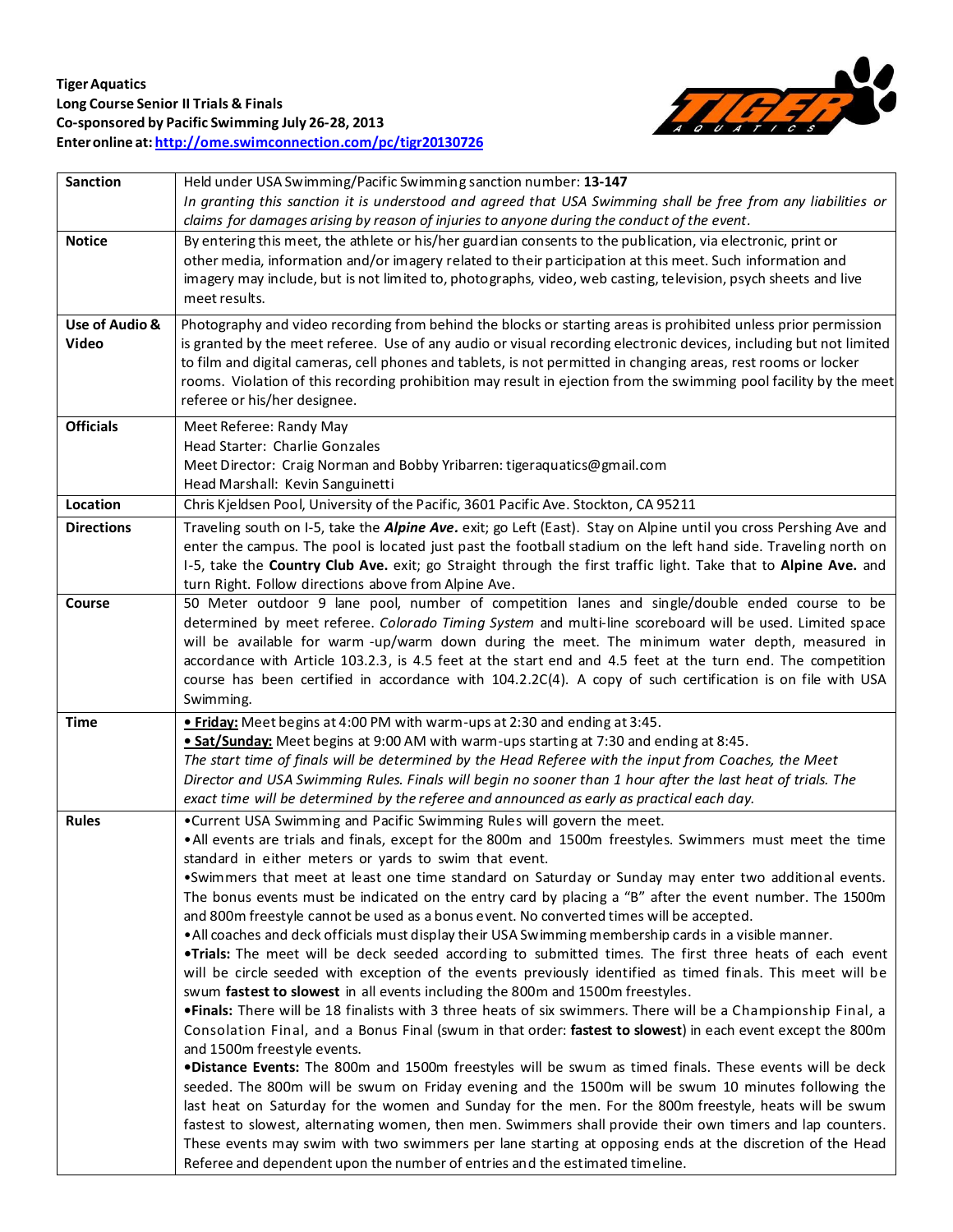| Unaccompanied       | USAS athlete-member competing in the meet must be accompanied by a USA Swimming member coach for the                |
|---------------------|---------------------------------------------------------------------------------------------------------------------|
| <b>Swimmers</b>     | purposes of athlete supervision during warm-up, competition and warm-down. If a coach-member of the                 |
|                     | athlete's USAS Club does not attend the meet to serve in said supervisory capacity, it is the responsibility of the |
|                     | swimmer or the swimmer's legal guardian to arrange for supervision by a USA Swimming member-coach. The              |
|                     | Meet Director or Meet Referee may assist the swimmer in making arrangements for such supervision; however,          |
|                     | it is recommended that such arrangements be made in advance of the meet by the athlete's USAS Club Member-          |
|                     | Coach. The swimmer must be certified by a USA Swimming member coach as being proficient in performing a             |
|                     | racing start or must start the race in the water. It is the responsibility of the swimmer or the swimmer's legal    |
|                     | guardian to ensure compliance with this requirement.                                                                |
| Eligibility         | .Swimmers must be current members of USA-S and enter their name and registration number on the meet                 |
|                     | entry card as shown on their Registration Card. The meet host must check all swimmer registrations against the      |
|                     | SWIMS database, and if not found to be registered, the Meet Director shall accept the registration at the meet      |
|                     | (a \$10 surcharge will be added to the regular registration fee). Duplicate registrations will be refunded by mail. |
|                     | .Swimmers must have met the Pacific Swimming Senior II time standards. Swimmers thirteen years and                  |
|                     | older will be considered qualified for the meet without proof of time. These events should be entered with          |
|                     | their best long course time.                                                                                        |
|                     | •Swimmers 11 and 12 years of age must meet the time standards for the meet (except in bonus events) and             |
|                     | will be subject to proof of time using the USA SWIMS database as a standard. The time must have been                |
|                     | achieved prior to the closing data for entries for the meet. Swimmers 11 and 12 years of age who have               |
|                     | provable times in an event on Saturday and/or Sunday may enter two additional events on any day as                  |
|                     | bonus events. The 800 Free and 1500 Free may not be entered as bonus events. If the time cannot be                  |
|                     | proven prior to the meet the swimmer will not be allowed to check in for the event until the entry time has         |
|                     | been proven.                                                                                                        |
|                     | .Disabled swimmers are welcome to attend this meet and should contact the Meet Director or Meet                     |
|                     | Referee regarding special accommodations on entry times and seeding per Pacific Swimming Policy.                    |
| <b>Restrictions</b> | •Smoking and the use of other tobacco products is prohibited on the pool deck, in the locker rooms, in the          |
|                     | spectator seating or standing areas and in all areas used by swimmers during the meet and during warm-              |
|                     | up periods.                                                                                                         |
|                     | .Sale and use of alcoholic beverages is prohibited in all areas of the meet venue.                                  |
|                     | .Glass bottles/containers are prohibited in all areas of the meet venue.                                            |
|                     | . No propane containers, other than provided for the snack bar/meet operations, are allowed in any areas of         |
|                     | the meet venue.                                                                                                     |
|                     | . No canopies allowed on the pool deck. (Coaches canopies will be provided.)                                        |
|                     | . Spectator seating is available ONLY on spectator level above pool. BLEACHERS WILL BE AVAILABLE. BRING             |
|                     | YOUR OWN SEATING. Handicap seating is available.                                                                    |
|                     | • Except where venue facilities require otherwise, changing into or out of swimsuits other than in locker rooms     |
|                     | or other designated areas is not appropriate and is strongly discouraged.                                           |
| <b>Entry Fees</b>   | \$5.50 per individual event, plus a \$10.00 participation fee per swimmer to help cover meet expenses. Make         |
|                     | checks payable to: Tiger Aquatics and mail to: Tiger Senior Meet Entries, P.O Box 4667, Stockton, CA. 95204         |
| <b>Entries</b>      | . Option 1- Online Meet Entries: (The deadline for all online entries is Wednesday, July 17, 2013 at                |
|                     | midnight) Enter at: http://ome.swimconnection.com/pc/tigr20130726 to receive immediate confirmation of              |
|                     | acceptance via email. The verification copy of your online entries should be brought to the meet as proof of        |
|                     | entry. Online entry requires payment by credit card using the secure site. The cost of using Online Meet            |
|                     | Entries is \$1 per swimmer plus 5% of the total entry fees. Please note that the processing fee is a separate fee   |
|                     | from the entry fees. Online meet entry fees are paid to Swim Connection, LLC. Use of this system is                 |
|                     | completely voluntary. Online Meet Entry is in no way required or expected of a swimmer by Pacific Swimming.         |
|                     | . Option 2 - Surface Mail Entries: Use attached Consolidated Entry Form. Entry forms must be completely             |
|                     | filled out including best LONG COURSE time for each event. Entered times must be submitted in METERS.               |
|                     | Incomplete or illegible entries may require a collect call be made (or email if address is provided) in order to    |
|                     | accept entries. If you wish confirmation that your entries have been accepted, include a self-addressed,            |
|                     | stamped envelope with your entry form. Entries must be postmarked by Midnight, Wednesday, July 17,                  |
|                     | 2013 or hand delivered by 5:00 pm on Friday, July 19, 2013 to the address below. NO REFUNDS WILL BE                 |
|                     | MADE except for mandatory scratches. No late entries will be accepted.                                              |
|                     | . Option 3 - Team Hy-Tek Entries: Coaches will be allowed to enter their teams using a Hy-Tek file. The file is     |
|                     | available by emailing tigeraquatics@gmail.com. Entries can be emailed back only by a registered coach of that       |
|                     | team with the Hy-Tek entry file. Any team choosing to enter this way will be need to mail in a check made out       |
|                     | to Tiger Aquatics postmarked by Wednesday, July 17, 2013.                                                           |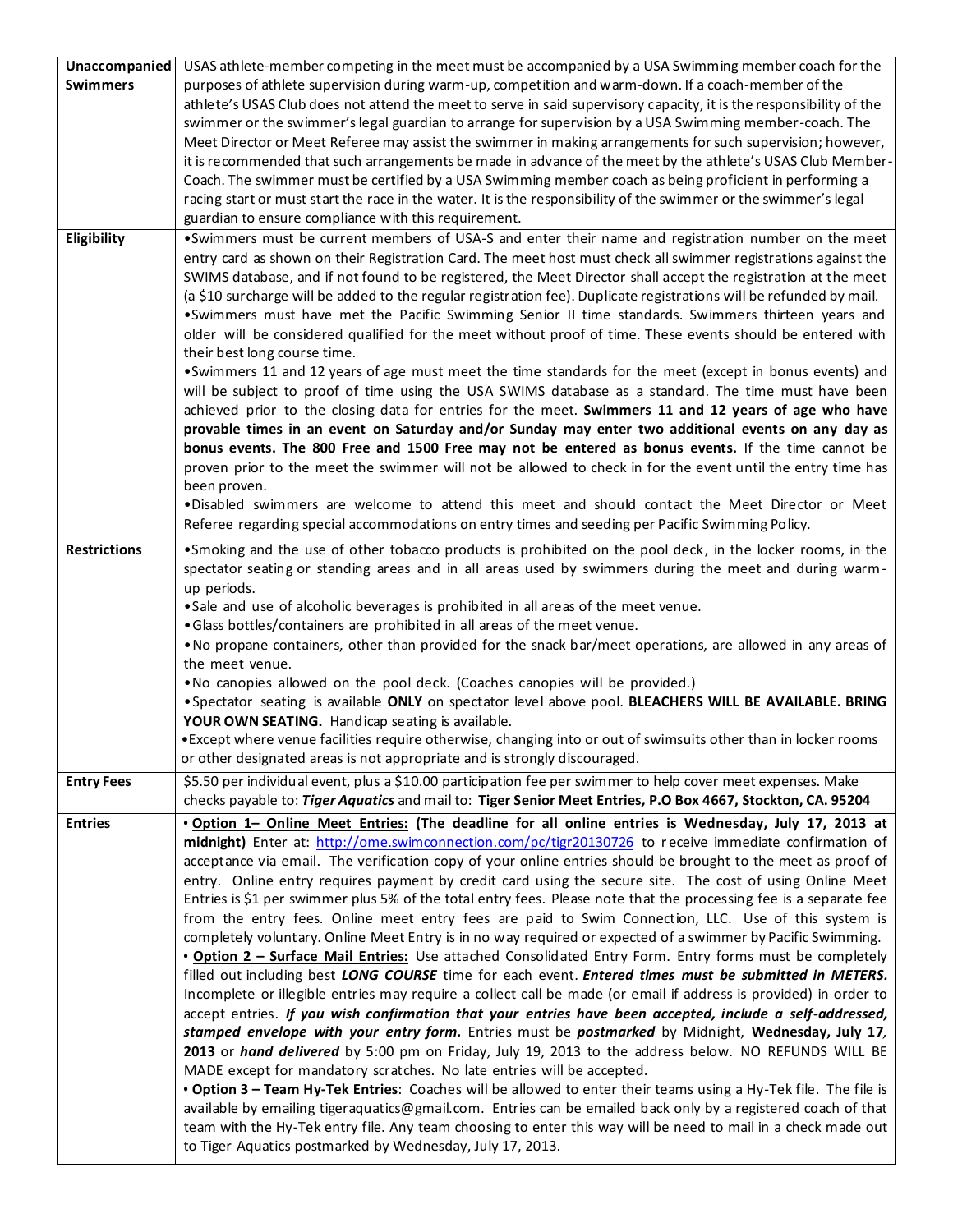| Check-In             | The meet will be deck seeded. Swimmers must check-in at the Clerk of Course. Close of check-in for all events<br>shall be no more than 60 minutes before the estimated time of the start of the first heat of the event. No<br>event shall be closed more than 30 minutes before the scheduled start of the session. Swimmers who do not                                                                                                                                                                                                                                                                                                                                                                                                                                                                                                                                                                                                                                                                                                                                                                                                                                                                                                                                                                                                                                                                                                                                                                                                                                                                                                          |
|----------------------|---------------------------------------------------------------------------------------------------------------------------------------------------------------------------------------------------------------------------------------------------------------------------------------------------------------------------------------------------------------------------------------------------------------------------------------------------------------------------------------------------------------------------------------------------------------------------------------------------------------------------------------------------------------------------------------------------------------------------------------------------------------------------------------------------------------------------------------------------------------------------------------------------------------------------------------------------------------------------------------------------------------------------------------------------------------------------------------------------------------------------------------------------------------------------------------------------------------------------------------------------------------------------------------------------------------------------------------------------------------------------------------------------------------------------------------------------------------------------------------------------------------------------------------------------------------------------------------------------------------------------------------------------|
|                      | check-in will not be allowed to compete in the event. (See Rules for 800/1500 Freestyle events). Positive check-<br>in procedures will be used for this meet.                                                                                                                                                                                                                                                                                                                                                                                                                                                                                                                                                                                                                                                                                                                                                                                                                                                                                                                                                                                                                                                                                                                                                                                                                                                                                                                                                                                                                                                                                     |
| <b>Scratch Rules</b> | . Prelims: Pacific Swimming rule Section 3.B.5.b.3 will be enforced. Swimmers entered in an individual event in<br>a Trials and Finals meet that is seeded on the deck who have checked in for the event, must swim in the<br>event unless they notify the clerk of the course before seeding for that event has begun that they wish to<br>scratch. Failure to swim an event will results in being barred from the rest of his/her events that day including<br>relays. If the swimmer qualified for a final before missing an event they may swim that final.<br>. Finals: Any swimmer who qualifies for the championship, consolation or bonus final, must declare his or her<br>intention to swim the championship, consolation or bonus final by checking in with the administrative referee<br>within 30 minutes of the announcement of the finalists. A swimmer who fails to compete in the event<br>they checked in for will be subject to disqualification from the remainder of the meet. If the missed final is<br>their last event of the day, the penalty will be a \$25.00 fine. There will be no blanket team check-ins.<br><b>Exceptions:</b> No penalty shall apply for failure to withdraw or compete in an individual event if: (i) the<br>referee is notified in the event of illness or injury and accepts the proof thereof. (ii) It is determined by the<br>referee that the No-Show is caused by circumstances beyond the control of the swimmer. (iii) The swimmer<br>qualified for any level of finals due to scratches of one or more original finalists. (iv) The swimmer is an<br>alternate for any level of finals. |
| <b>Admission</b>     | Free. A three-day program will be available for a reasonable fee. Also, a snack bar will be available.                                                                                                                                                                                                                                                                                                                                                                                                                                                                                                                                                                                                                                                                                                                                                                                                                                                                                                                                                                                                                                                                                                                                                                                                                                                                                                                                                                                                                                                                                                                                            |
| <b>Parking</b>       | The parking lot adjacent to the soccer stadium (Parking Lot 1) is a free lot. Officials and coaches will be<br>able to park (Parking Lot 2), in front of the pool. No trailers or RVs are allowed in Lot 2.                                                                                                                                                                                                                                                                                                                                                                                                                                                                                                                                                                                                                                                                                                                                                                                                                                                                                                                                                                                                                                                                                                                                                                                                                                                                                                                                                                                                                                       |
| <b>Hospitality</b>   | Will be available for officials and coaches. Snacks for timers.                                                                                                                                                                                                                                                                                                                                                                                                                                                                                                                                                                                                                                                                                                                                                                                                                                                                                                                                                                                                                                                                                                                                                                                                                                                                                                                                                                                                                                                                                                                                                                                   |
| <b>Snack Bar</b>     | A snack bar will be available during the meet.                                                                                                                                                                                                                                                                                                                                                                                                                                                                                                                                                                                                                                                                                                                                                                                                                                                                                                                                                                                                                                                                                                                                                                                                                                                                                                                                                                                                                                                                                                                                                                                                    |

## **Event List**

|                       | <b>Women's Events and Standards</b> |               |          |        | <b>Men's Events and Standards</b> |          |  |  |  |  |
|-----------------------|-------------------------------------|---------------|----------|--------|-----------------------------------|----------|--|--|--|--|
|                       | Event#                              | <b>Meters</b> | Yards    | Event# | <b>Meters</b>                     | Yards    |  |  |  |  |
| Friday, July 26       |                                     |               |          |        |                                   |          |  |  |  |  |
| 800 Freestyle         | $\mathbf{1}$                        | 10:35.09      | 11:49.99 | 2      | 9:57.99                           | 10.59.99 |  |  |  |  |
|                       |                                     |               |          |        |                                   |          |  |  |  |  |
| Saturday, July 27     |                                     |               |          |        |                                   |          |  |  |  |  |
| 400 Individual Medley | 3                                   | 5:54.49       | 5:14.99  | 4      | 5:42.99                           | 4:59.99  |  |  |  |  |
| 200 Freestyle         | 5                                   | 2:26.79       | 2:09.79  | 6      | 2:17.99                           | 2:01.79  |  |  |  |  |
| 100 Backstroke        | $\overline{7}$                      | 1:18.29       | 1:09.29  | 8      | 1:15.99                           | 1:07.19  |  |  |  |  |
| 200 Butterfly         | 9                                   | 2:51.59       | 2:32.29  | 10     | 2:43.39                           | 2:24.89  |  |  |  |  |
| 50 Freestyle          | 11                                  | 31.49         | 27.69    | 12     | 29.49                             | 25.89    |  |  |  |  |
| 200 Breaststroke      | 13                                  | 3:12.39       | 2:51.19  | 14     | 3:01.89                           | 2:41.69  |  |  |  |  |
| 1500 Freestyle        | 15                                  | 20:05.99      | 19:35.99 | $-$    |                                   |          |  |  |  |  |
|                       |                                     |               |          |        |                                   |          |  |  |  |  |
| Sunday, July 28       |                                     |               |          |        |                                   |          |  |  |  |  |
| 400 Freestyle         | 17                                  | 5:09.29       | 5:42.29  | 18     | 4:56.29                           | 5:27.59  |  |  |  |  |
| 100 Breaststroke      | 19                                  | 1:28.59       | 1:18.69  | 20     | 1:22.89                           | 1:13.49  |  |  |  |  |
| 200 Individual Medley | 21                                  | 2:46.89       | 2:28.99  | 22     | 2:38.29                           | 2:20.19  |  |  |  |  |
| 100 Freestyle         | 23                                  | 1:07.79       | 59.79    | 24     | 1:03.39                           | 55.79    |  |  |  |  |
| 200 Backstroke        | 25                                  | 2:46.99       | 2:28.09  | 26     | 2:45.39                           | 2:26.69  |  |  |  |  |
| 100 Butterfly         | 27                                  | 1:16.39       | 1:07.59  | 28     | 1:11.99                           | 1:03.59  |  |  |  |  |
| 1500 Freestyle        | $-$                                 |               |          | 30     | 19:29.99                          | 18:59.99 |  |  |  |  |